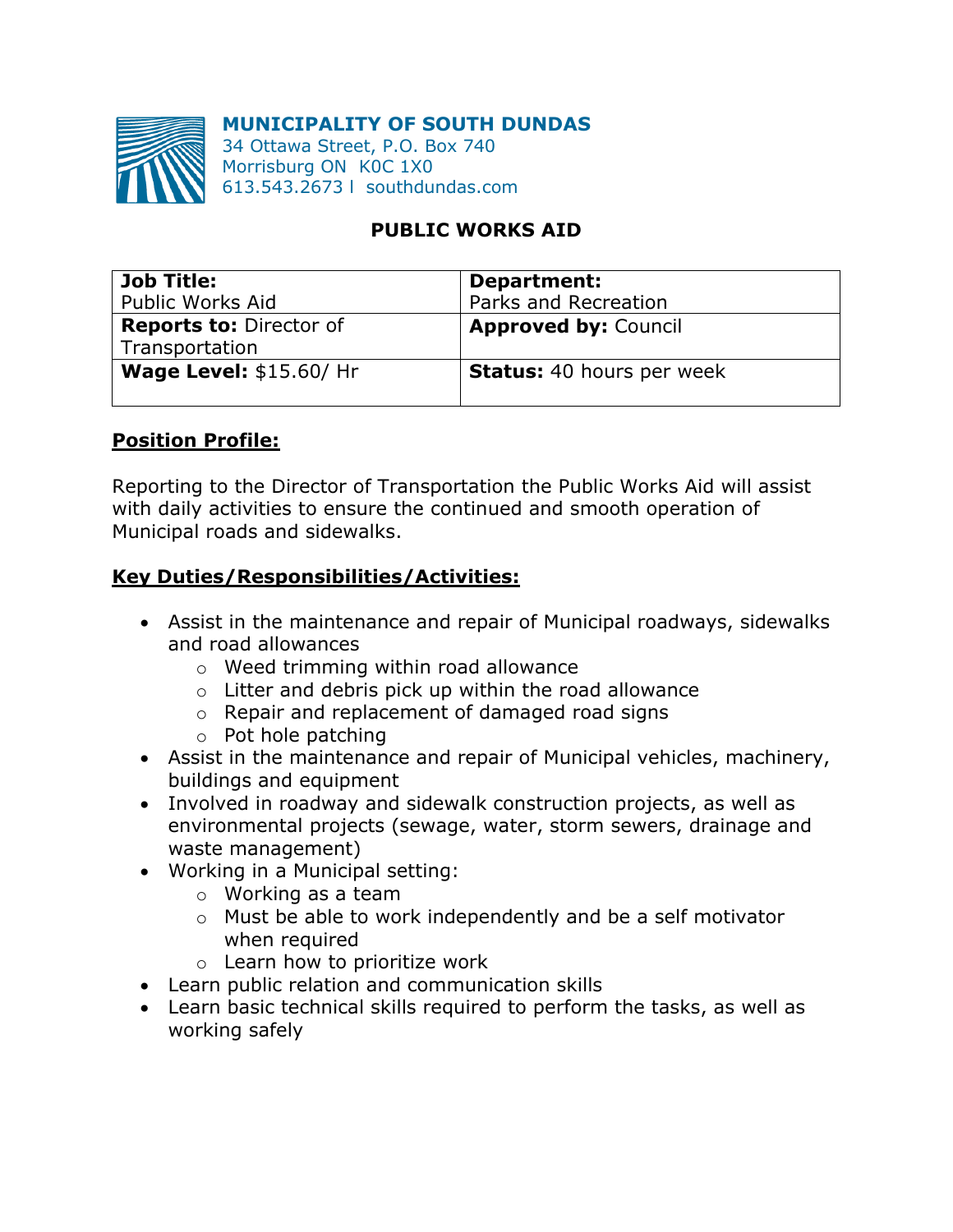# **Working Conditions:**

- Considerable periods of standing and/or walking.
- May be subject to inclement weather and/or weather extremes during the discharge of responsibilities.

Must have proof of double vaccination against the COVID-19 virus as per the Municipality's Vaccination Policy 3-29.

# **Education/Experience/Aptitudes:**

- Currently enrolled in full-time studies; and returning to full-time studies in the following school term.
- Must possess and maintain a valid Class "G2" driver's license.
- Must be able to perform job related duties which include lifting, carrying, pushing, and pulling heavy objects- up to 20 kgs.
- Able to perform constant standing, walking, bending, and crawling.
- Must demonstrate the ability to work without supervision.
- Must be observant and attentive to detail.
- Must be able to understand and adhere to the Occupational Health and Safety Act and Municipal Health and Safety policies and procedures.
- Must be highly motivated to work both independently and within a team environment.
- Must be courteous and tactful in dealing with staff and the public.

**Note:** *This job description is meant to describe the general nature and level of the work being performed; it is not intended to be construed as an exhaustive list of the responsibilities, dutiesand skills required for the position.* 

## **Application Deadline:**

The Municipality of South Dundas is an equal opportunity employer and encourages applications from all qualified individuals. During the recruiting process, accommodation for applicants with disabilities is available upon request.

Applications will be accepted until My 16, 2022, at 4:00 pm. Please send resume to hr@southdundas.com. We thank all candidates for their interest, however, only those selected for an interview will be contacted. No telephone calls please.